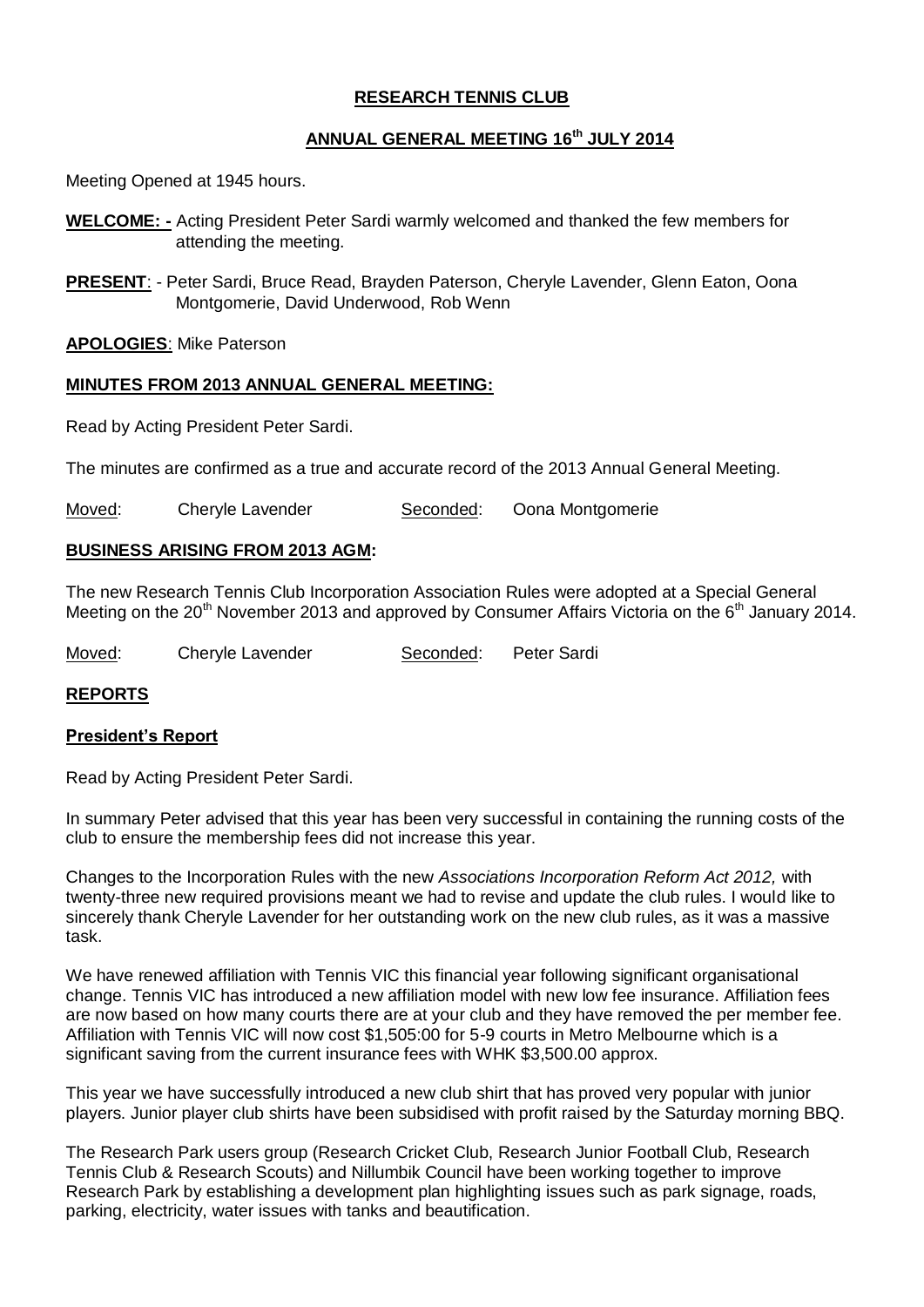This year we have had a number of clubhouse burglaries with general vandalism damage and outdoor maintenance equipment stolen (whipper snipper & blower vacuum). Clubhouse and court security is extremely important to the committee, which is why we have introduced a court key security deposit and lost key replacement fee on to the membership application form this year. We will also be conducting a clubhouse key audit to determine who has keys.

Committee members are vital to the successful management of Research Tennis Club. Two committee members retired from their positions earlier this year. I would like to sincerely thank Oona Montgomerie for her hard work, dedication and support over the last two and a half years as Treasurer. Oona not only provided sound financial advice and management of club funds but also introduced improved financial practices such as banking accountability and payment of ball fees. I would also like to thank Jo Marshall who retired from the DVTA Representative position following many years in this role. I know Jo will continue to support Research Tennis Club whenever possible.

I would like to welcome and thank Bruce Read for coming onto the committee mid-year as the new Treasurer and Glenn Eaton who is our new DVTA Representative.

Finally, I would like to say a BIG thank you to the wonderful people on the committee for their hard work, expertise, time commitment and support of Research Tennis Club. They include Mike Paterson (currently absent on leave), Bruce Read, Cheryle Lavender, David Underwood, Brayden Paterson and Glenn Eaton. I would also like to thank the competition Coordinators, the team at Topline Tennis, Rob Wenn, and Heather & Garry McLagan for their help throughout the year.

Moved: Peter Sardi Seconded: David Underwood

#### **Treasurer's Report**

The Annual Financial Statement for the year ending June 2013 is attached to the minutes.

In summary, Treasurer Bruce Read reported the following:

| Total Income:                                                               | \$40,184 (a decrease of \$4,041 from 2013).                                  |  |  |
|-----------------------------------------------------------------------------|------------------------------------------------------------------------------|--|--|
| <b>Total Expenditure:</b>                                                   | \$27,273 (a decrease of \$5,662 from 2013).                                  |  |  |
| Net Profit:                                                                 | \$12,911 (an increase of \$1,621 from 2013).                                 |  |  |
| Liabilities: Nil                                                            |                                                                              |  |  |
| Assets:                                                                     | Bank Account \$5,385<br>Term Deposit 1: \$12,517<br>Term Deposit 2: \$55,043 |  |  |
| <b>Total Assets:</b>                                                        | \$72,945 (an increase of \$12,911 from 2013).                                |  |  |
| Major Expenditures for the year included:                                   |                                                                              |  |  |
| <b>Court Maintenance</b>                                                    | \$9,632 (an increase of \$1,921 from 2013).                                  |  |  |
| Electricity:                                                                | \$5,548 (an increase of \$253 from 2013).                                    |  |  |
| Term deposits are current invested for 3 months (no 1) and 6 months (no 2). |                                                                              |  |  |

Terms will be reviewed through the year to ensure best returns and provide for future upgrade funding as required.

As the new Treasurer, I would like to thank the previous Treasurer Oona for her support in the handover and the committee through the last 5 months.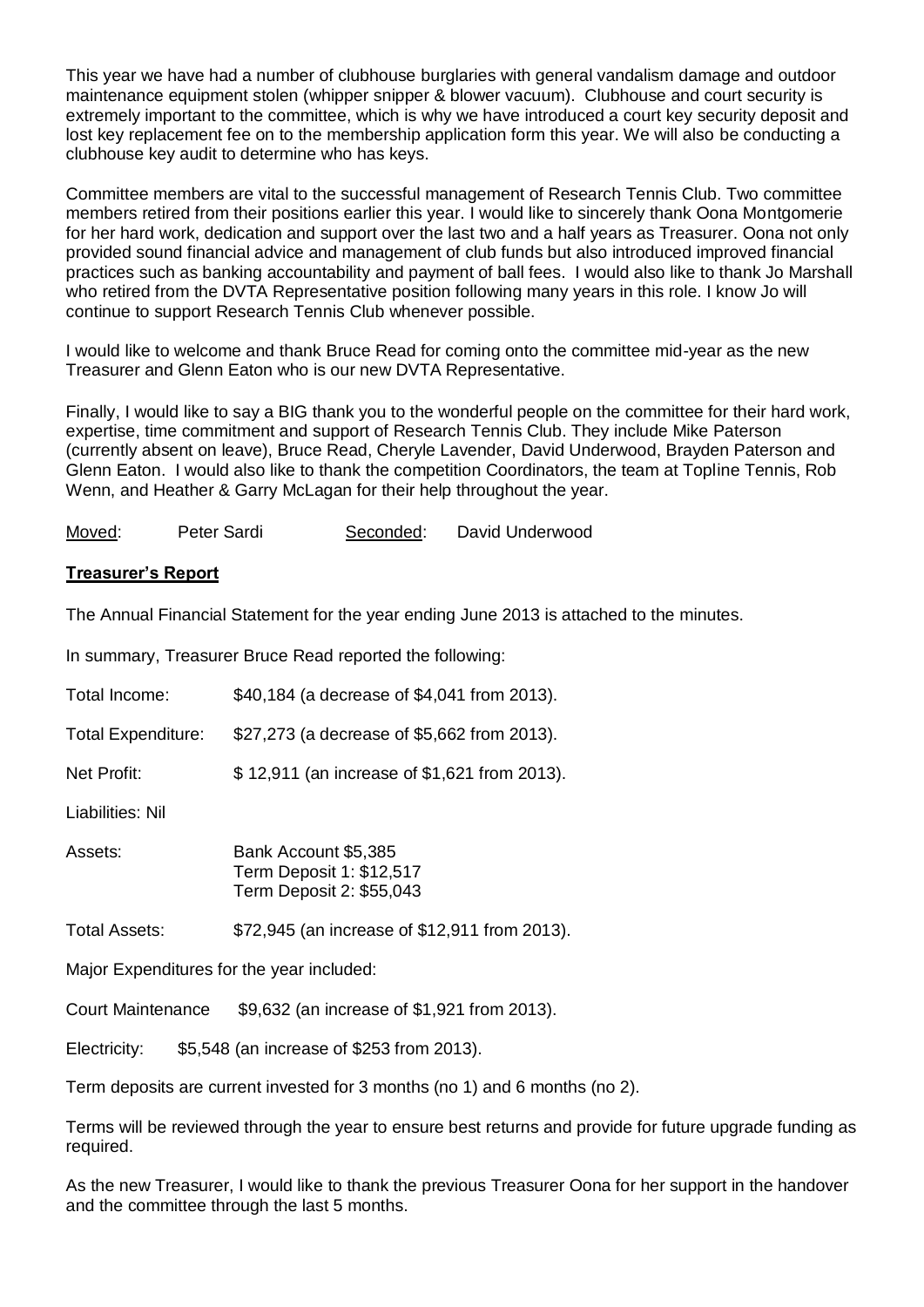#### **Membership Report**

In summary, Membership Secretary David Underwood & Brayden Paterson (Topline Tennis) reported the following:

Membership numbers have remained reasonably steady with 232 members at the end of 2013. This is a decrease of approx. 20 members from the previous year, mainly social players.

Topline Tennis reports that membership management has been reasonably smooth again this year, as more members choose to pay membership by Ezidebit. Payment by cheque or cash is still an option for members only on membership / key change day.

Key change day this year saw the introduction of a one time only court key security deposit of \$100:00 if members required a court key. The security deposit is fully refundable on return of the key. This practice is in line with most other tennis clubs in the area. The number of keys issued to members reduced dramatically with members seriously deciding if they really need a key. There were only two members who disagreed with the changes.

Moved: David Underwood Seconded: Brayden Paterson

### **Coaches Report**

In summary, Topline Tennis Director & Head Coach David Underwood reported the following:

There has been a steady increase in numbers joining group coaching with the core business at Research being the 5-8 year age group this year. Hopefully this will increase the number of junior teams in the future.

David stated that the culture of tennis is changing. Parents are less committed in supporting their children's tennis and volunteering their help as team managers, at the Saturday morning BBQ etc, preferring to just drop their children and expecting their children will be supervised.

Topline have many junior tennis students ready to move into competition but because of other sporting commitments, private school sport, other siblings who play sport on Saturday mornings, working parents etc they are unable to commit to Saturday morning tennis. Having only a Saturday morning competition (offered by NEJTA & DVTA) for junior doubles is detrimental in losing potential junior competition players.

Moved: David Underwood Seconded: Oona Montgomerie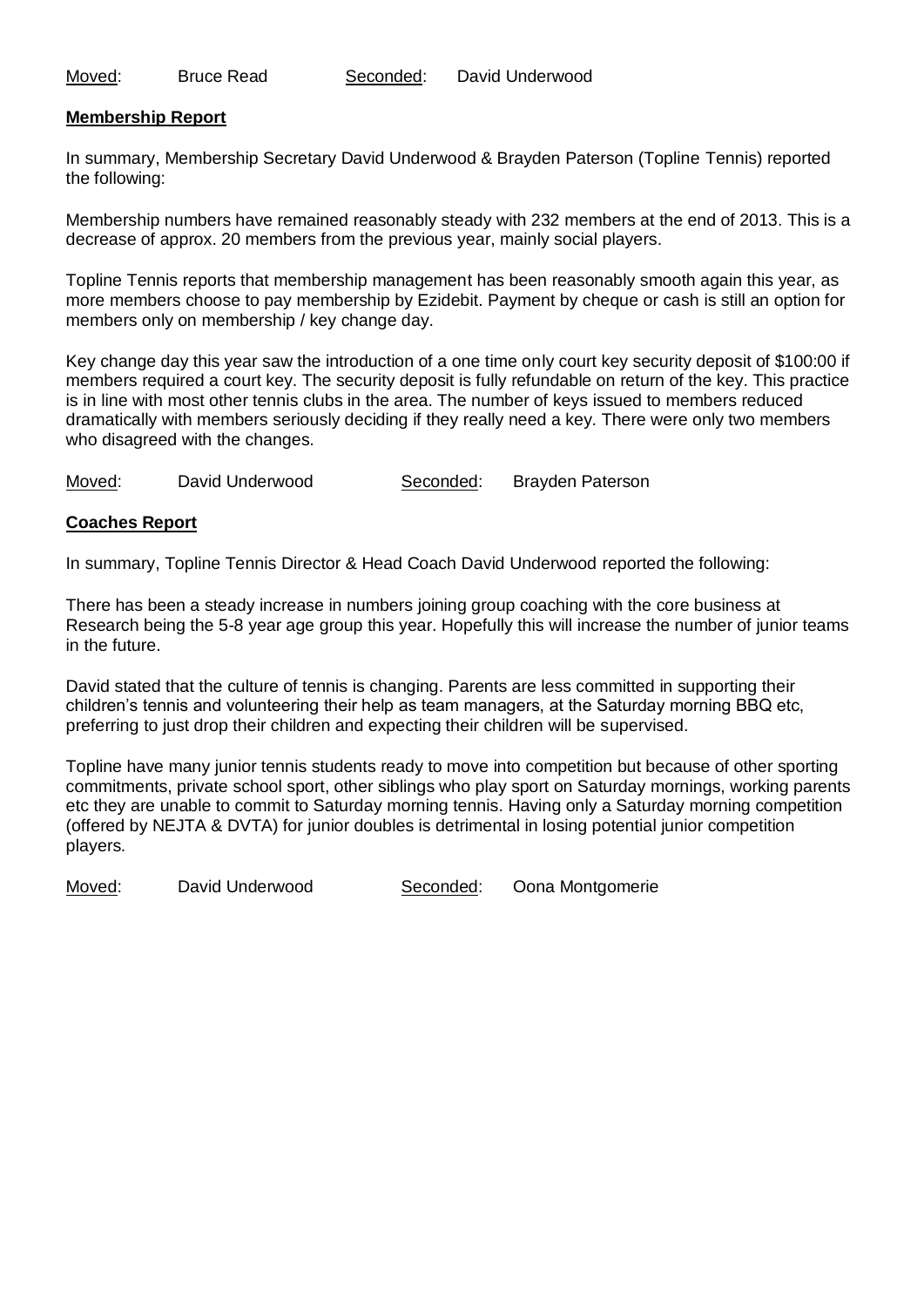## **ELECTION OF OFFICE BEARERS:**

Acting President Peter Sardi declared all committee positions available for nomination.

| <b>Positiion</b>                               | <b>Name</b>                                               | <b>Nominated</b>   | <b>Seconded</b>         |
|------------------------------------------------|-----------------------------------------------------------|--------------------|-------------------------|
| <b>President</b>                               | Mike Paterson                                             | Cheryle Lavender   | Peter Sardi             |
| <b>Vice President</b>                          | Peter Sardi                                               | Oona Montgomerie   | <b>Bruce Read</b>       |
| <b>Treasurer</b>                               | <b>Bruce Read</b>                                         | Cheryle Lavender   | <b>Brayden Paterson</b> |
| <b>Secretary (Club &amp;</b><br>Incorporation) | Cheryle Lavender                                          | David Underwood    | Peter Sardi             |
| <b>Membership</b><br>(Contract)                | Topline Tennis - David<br>Underwood & Brayden<br>Paterson |                    |                         |
| <b>DVTA Delegate</b>                           | <b>Glenn Eaton</b>                                        | Peter Sardi        | <b>Bruce Read</b>       |
| <b>Social Coordinator</b>                      | Linda Petrovski                                           | <b>Glenn Eaton</b> | Rob Wenn                |
| <b>Club House Monitor</b>                      | Cheryle Lavender                                          | Oona Montgomerie   | Brayden Paterson        |
| <b>Web Manager</b>                             | Cheryle Lavender                                          | David Underwood    | Peter Sardi             |
| <b>Coaching</b><br>(Contract)                  | Topline Tennis - David<br>Underwood                       |                    |                         |
| <b>General Positions</b>                       |                                                           |                    |                         |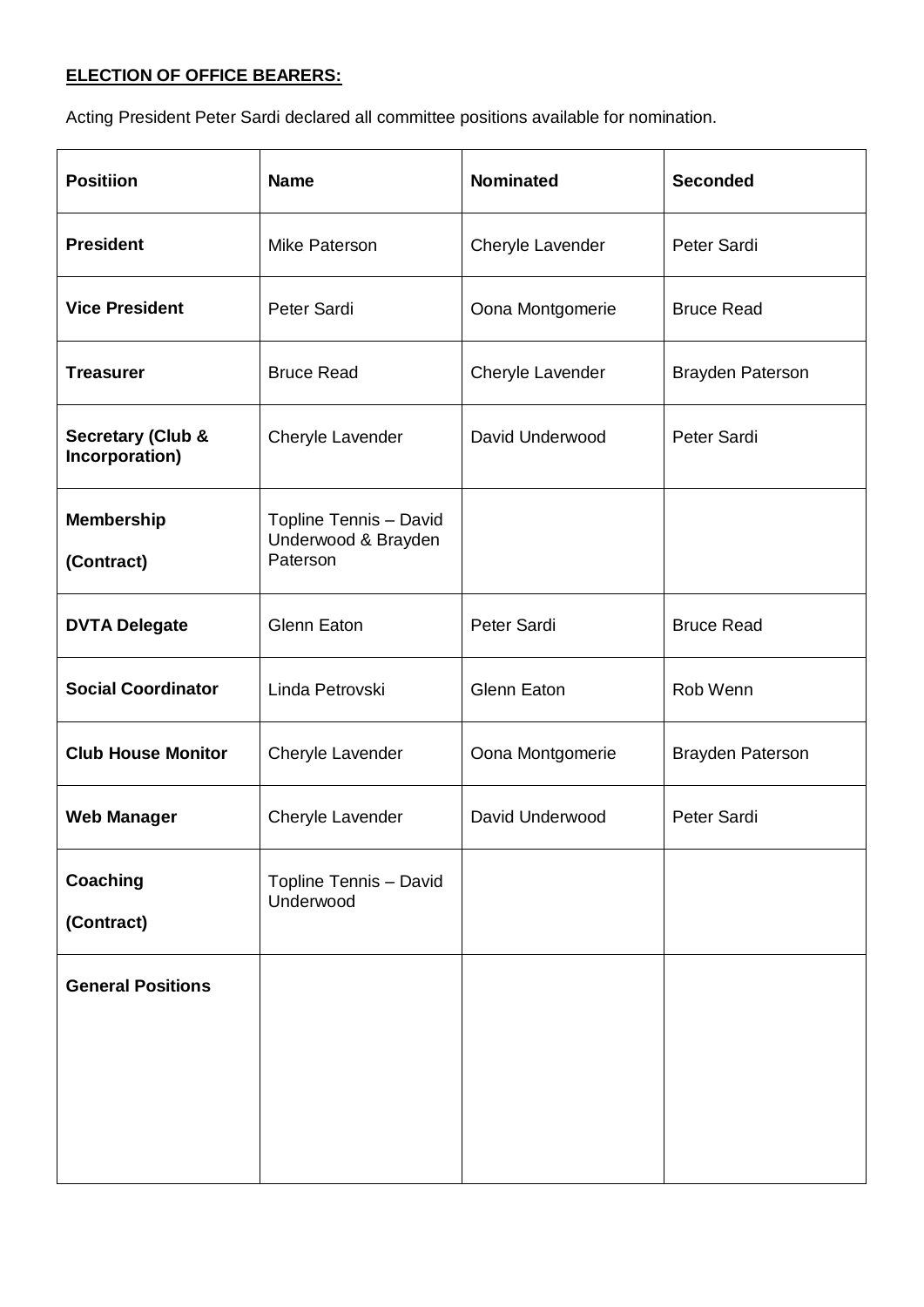### **COORDINATORS:**

| <b>DVTA Monday Night</b>              | Jo Marshall                                                                                                               |
|---------------------------------------|---------------------------------------------------------------------------------------------------------------------------|
| <b>HDTA Tuesday Ladies</b>            | Deb Mallard                                                                                                               |
| <b>DVTA Tuesday Night Men's</b>       | Peter Sardi                                                                                                               |
| <b>NENTG Wednesday Night Ladies</b>   | Lois Kesselring                                                                                                           |
| <b>HDTA Thursday Ladies Rubbers</b>   |                                                                                                                           |
| DVTA Thursday Night Men's             | Mike Paterson                                                                                                             |
| <b>DVTA Friday Night Juniors</b>      |                                                                                                                           |
| <b>NEJTA Saturday Morning Juniors</b> | <b>Topline Tennis -David Underwood</b><br>Home Coordinator - Ben Marlborough<br><b>BBQ Coordinator - Cheryle Lavender</b> |

### **GENERAL BUSINESS:**

#### 1. Renewal of Tennis Victoria Affiliation

We have renewed affiliation with Tennis VIC this financial year following significant organisational change. Tennis VIC has introduced a new affiliation model with new low fee insurance. Affiliation fees are now based on how many courts there are at your club and they have removed the per member fee. Affiliation with Tennis VIC will now cost \$1,505:00 for 5-9 courts in Metro Melbourne which is a significant saving from the current insurance fees with WHK \$3,500.00.

#### 2. Court Key Security Deposit

Key change day this year saw the introduction of a one time only court key security deposit of \$100:00 if members required a court key. The security deposit is fully refundable on return of the key. This practice is in line with most other tennis clubs in the area.

Topline Tennis as contracted Membership Secretary will maintain a digital record of members paying the key security deposit on the membership file. After discussion it was decided that the key security deposits would be banked with membership fees into the Research Tennis Club account.

The key security deposit will be refunded to members on cessation of membership and return of the key.

#### 3. Water Tank Issues

Rob Wenn asked about the progress of the water tank issues and watering of the en-tout-cas courts during the summer months. There have been long standing issues with no water in the tanks during summer, plumbing and water tank pumps not working. The meeting was informed that Nillumbik Council has recently resolved all issues with the tanks. Council has put floats into the water tanks and when the water level drops to a low level the mains water will take over

#### **OTHER ITEMS:**

#### 1. A BIG Thank You and Farewell to Oona Montgomerie

Acting President Peter Sardi on behalf of the current and past committee members, coordinators and club members thanked Oona Montgomerie for her hard work, dedication and support over the last two and a half years as Treasurer. Oona not only provided sound financial advice and management of club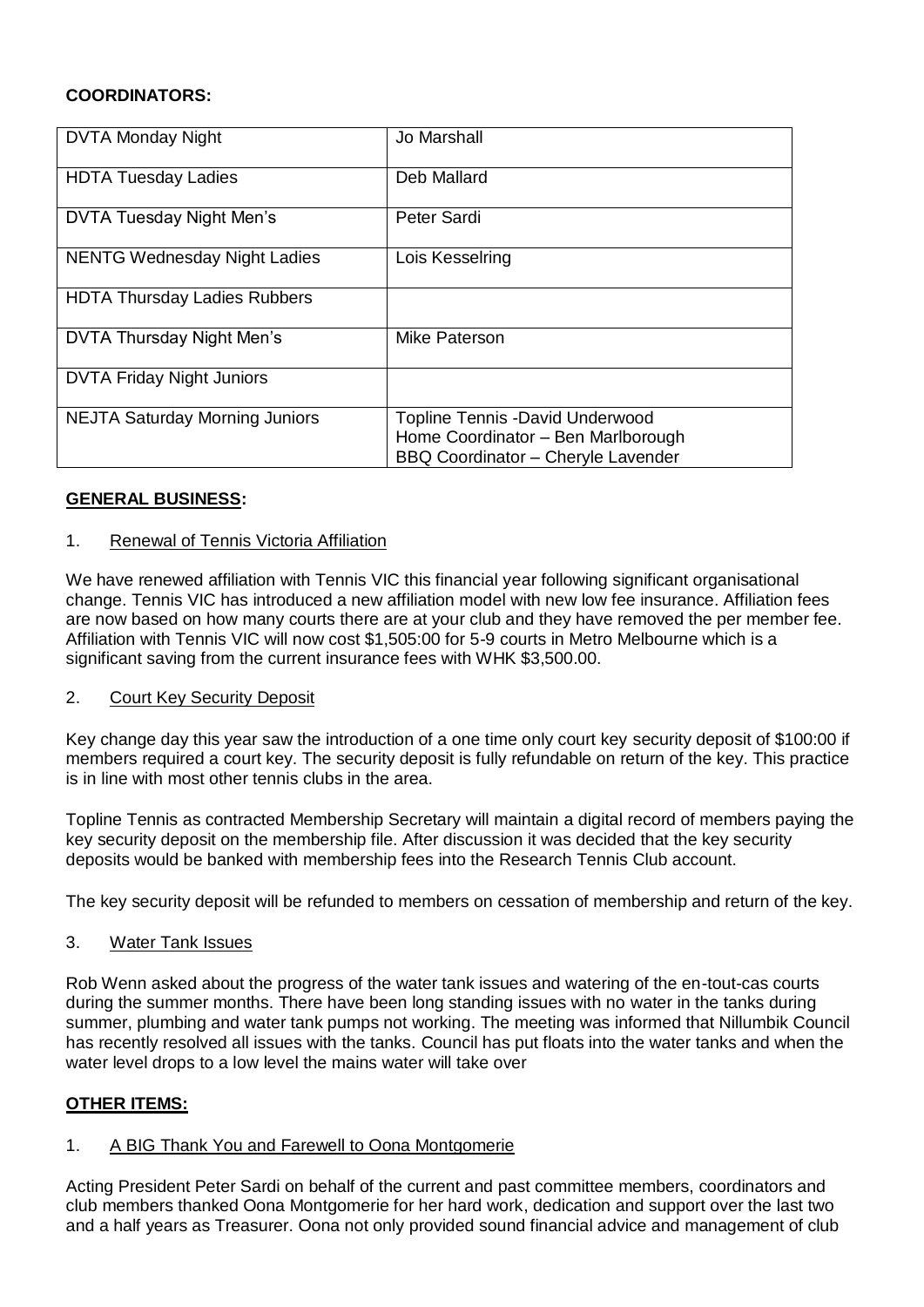funds but also introduced improved financial practices such as banking accountability and payment of ball fees. She has retired from the Treasurer's role leaving the club in a strong financial position. Oona's knowledge and experience will be greatly missed by the continuing committee. Peter and the current committee wish her all the best for the future.

Meeting closed at 2040 hours.

**NEXT ANNUAL GENERAL MEETING:** Wednesday 15<sup>th</sup> July 2015 at 7:30pm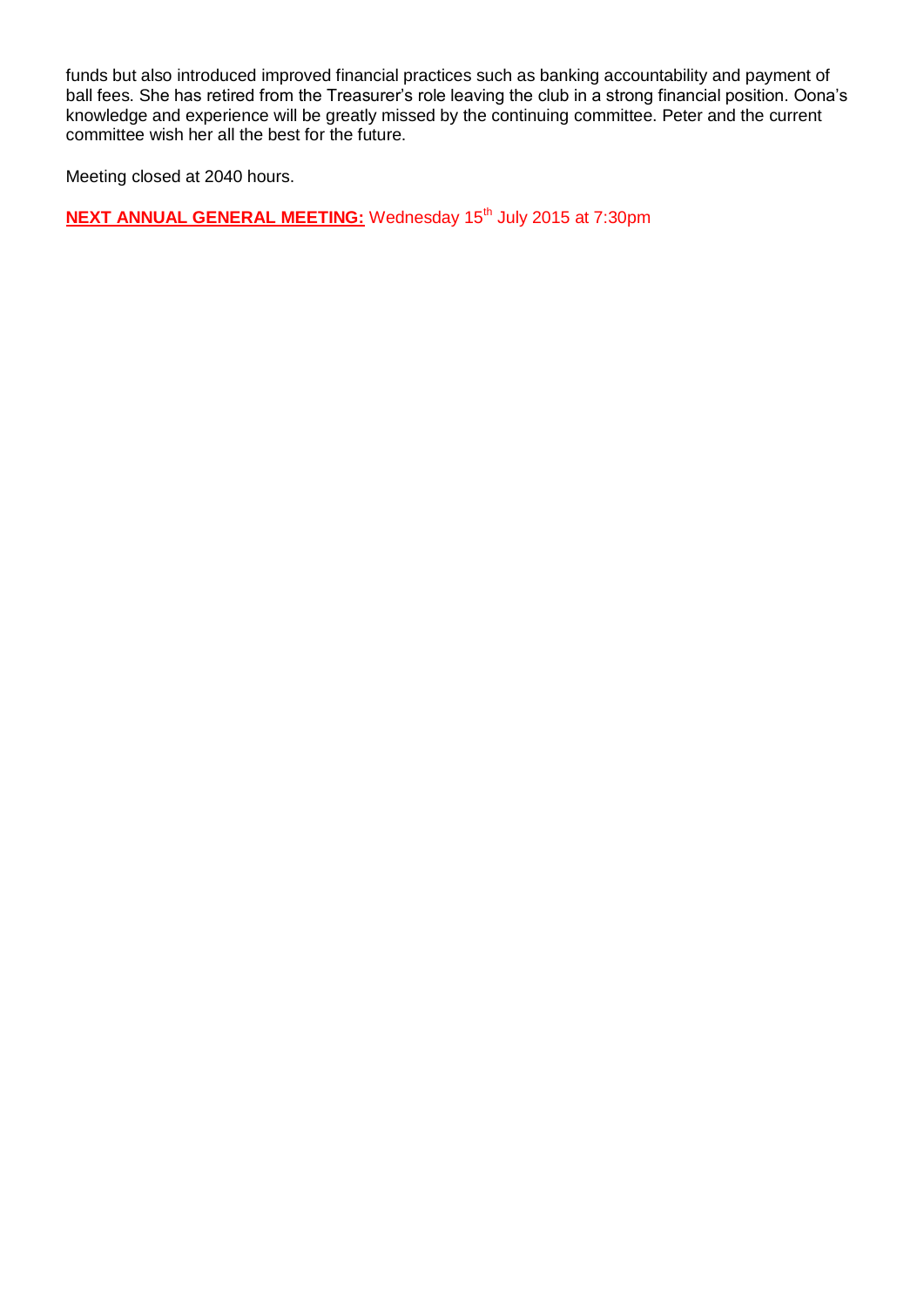# **Treasurers Report**

The Annual Financial Statement for the year is attached to the minutes.

In summary, Treasurer Bruce Read reported the following:

Total Income: \$40,184 (a decrease of \$4,041 from 2013).

Total Expenditure: \$27,273 (a decrease of \$5,662 from 2013).

Net Profit: \$12,911 (an increase of \$1,621 from 2013).

Liabilities: Nil

Assets: Bank Account \$5,385 Term Deposit 1: \$12,517 Term Deposit 2: \$55,043

Total Assets: \$72,945 (an increase of \$12,911 from 2013).

Major Expenditures for the year included:

Court Maintenance \$9,632 (an increase of \$1,921 from 2013).

Electricity: \$5,548 (an increase of \$253 from 2013).

Term deposits are current invested for 3 months (no 1) and 6 months (no 2).

Terms will be reviewed through the year to ensure best returns and provide for future upgrade funding as required.

As the new Treasurer, I would like to thank the previous Treasurer Oona for her support in the handover and the committee through the last 5 months.

Bruce Read Research Tennis Club Treasurer 2014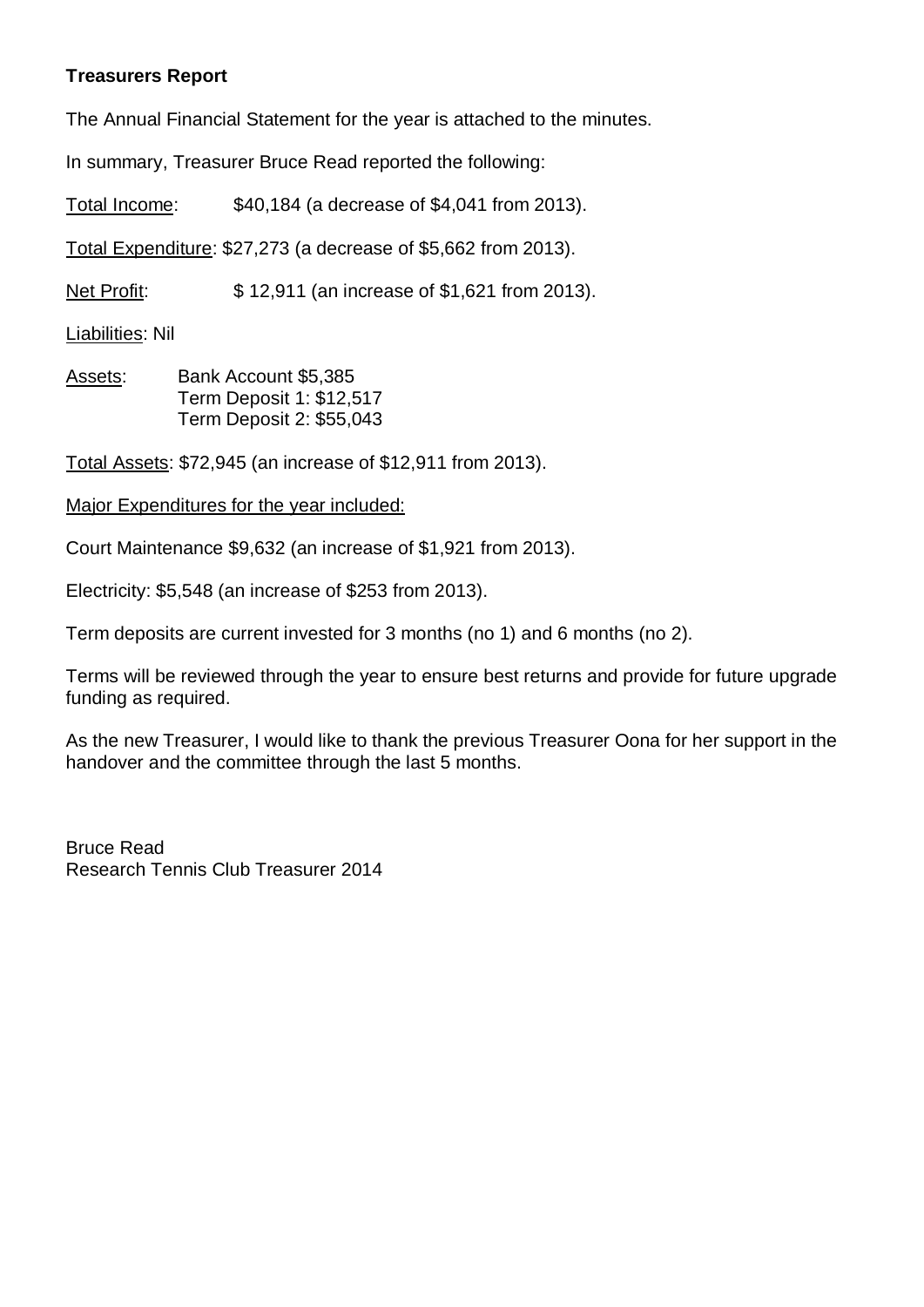#### **RESEARCH TENNIS CLUB INCORPORATED PROFIT AND LOSS STATEMENT FOR THE YEAR ENDED 30 JUNE 2014**

# **INCOME**

| <b>Ball Sales</b>          | 42     |
|----------------------------|--------|
| DVTA Mon Mxd               | 1,920  |
| <b>DVTA Tue Men</b>        | 3,620  |
| DVTA Thu Men               | 2,450  |
| DVTA Fri Juniors           | 125    |
| Ladies, Wed Night          | 850    |
| Ladies, Tues Day           | 600    |
| Ladies, Thurs Rubbers      | 250    |
| Club Championship          |        |
| Club Shirts / Caps         | 372    |
| Coaching Fees              | 1,200  |
| Court Hire                 | 180    |
| Interest                   | 1,866  |
| Saturday BBQ/drinks        | 851    |
| <b>Juniors NEJTA Sat</b>   | 4,672  |
| Membership                 | 20,784 |
| <b>Choc Drive/Raffles</b>  |        |
| <b>Entertainment Books</b> | 401    |
| Donations, Grants,         |        |
|                            |        |

#### **TOTAL INCOME \$ 40,184**

## **EXPENSES**

| <b>Balls</b>                  | 3,688 |  |
|-------------------------------|-------|--|
| <b>Clubhouse Mtce</b>         |       |  |
| <b>Clubhouse Cleaning</b>     | 1,026 |  |
| Alsco/ Fem Toilets            | 190   |  |
| Consumables                   | 314   |  |
| Club Championship             |       |  |
| <b>Court Equipment</b>        | 495   |  |
| <b>Courts-Flash Tennis</b>    | 1,414 |  |
| <b>Courts- Court Technics</b> | 1,760 |  |
| Courts - Lights               | 1,089 |  |
| Courts-General maint          | 1,061 |  |
| Fines                         | 20    |  |
| <b>Flowers/Gifts</b>          | 200   |  |
| Grasscutting etc              | 990   |  |
| Govt.charges                  | 342   |  |
| <b>Grounds Cons</b>           |       |  |
| Insurance                     |       |  |
| Shade Cloth                   |       |  |
| Club Sign                     | 173   |  |
| Locksmith/key Lock            | 472   |  |
| Metwood Trading               | 287   |  |
| Nillumbik                     | 799   |  |
| Postage / Stationary          | 107   |  |
| Team Entries / Fees           | ÷,    |  |
| <b>DVTA</b>                   | 700   |  |
| HDTA                          | 122   |  |
| <b>NENTG</b>                  | 100   |  |
| <b>NEJTA</b>                  | 1,435 |  |
| <b>Saturday Morning Coord</b> | 2,500 |  |
| Telephone                     | 25    |  |
| Tennis Victoria               | 1,505 |  |
| <b>YV Water</b>               | 164   |  |
| M'bship Admin                 |       |  |
| TRU Energy, Electricity       | 5,546 |  |
| <b>Bank Fees</b>              | 3     |  |
| <b>Club Tshirts</b>           | 747   |  |
| Website                       |       |  |